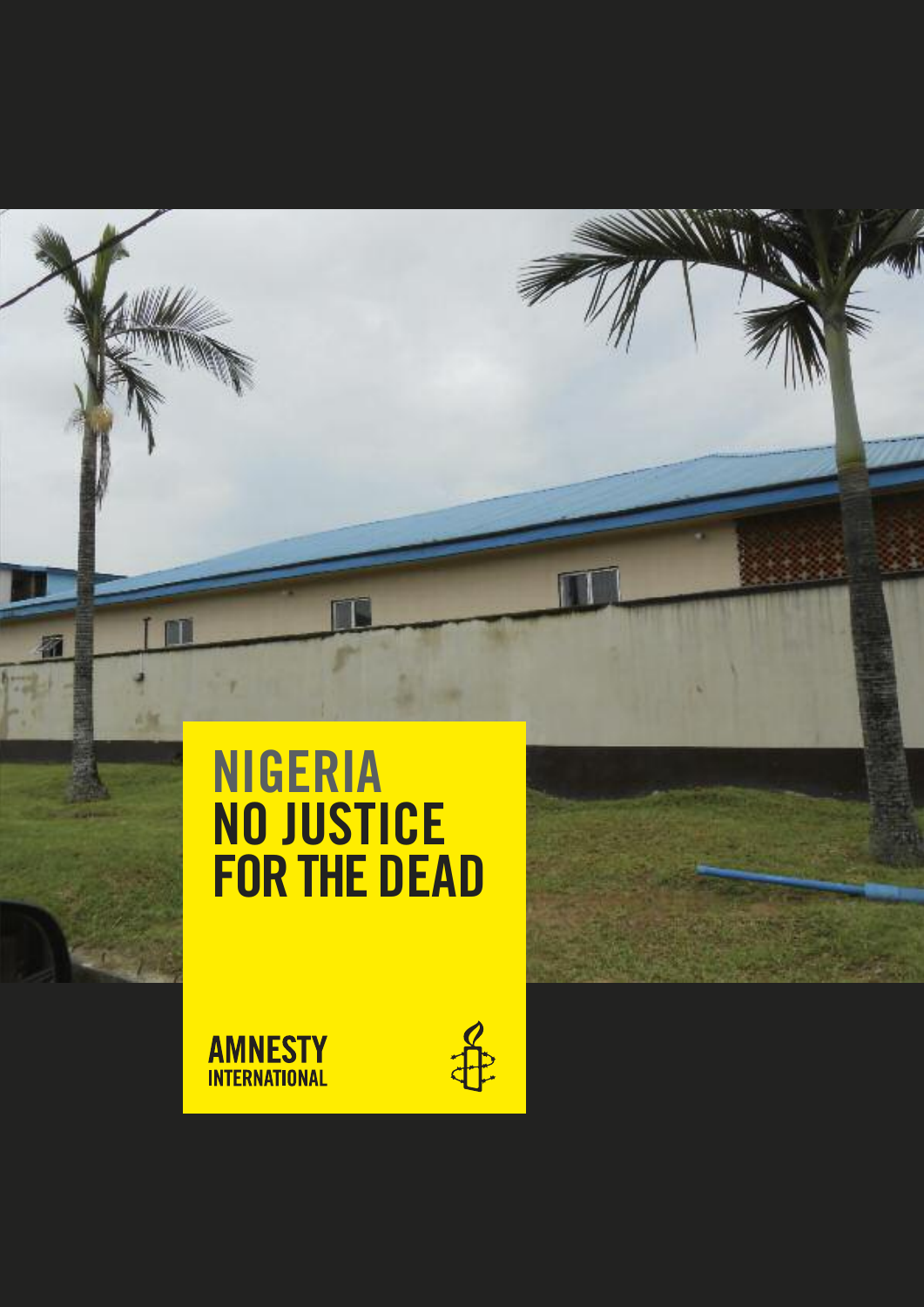**the nigerian justice system fails to adequately investigate fatal police shootings which, every year, leave families and communities suffering anguish and bereavement.**

Victims' families rarely receive justice. Proper autopsies and inquests are either not carried out or are inadequate, or the results are not publicly accessible. Relatives are often left with no answers about the fate of their family members, despite the existence of Nigerian laws and international standards requiring investigations of such deaths and prosecution of suspected perpetrators where deaths have been unlawful.

In 2009 Amnesty International published a report documenting extrajudicial executions and other unlawful killings by police in Nigeria. This report revealed a pattern of police killing of hundreds of people every year. It found that many victims were unlawfully killed before or during arrest, while others were tortured to death in police detention. A large proportion of unlawful killings may have constituted extrajudicial executions. In some cases, people disappeared after being taken into police custody. Amnesty International's investigation found that the police acted with almost total impunity: killings by police and deaths in police custody were not investigated and there was almost no action to hold police officers to account.

In the three years since that report appeared, unlawful police killings have continued virtually unchecked and with wholly ineffective investigations, according to Nigerian NGOs such as the Legal Defence and Assistance Project. Although

some killings have been investigated and some police have been prosecuted, the vast majority are not the subject of adequate inquiry.

Effective and impartial investigation is crucial in establishing the truth about human rights violations, including extrajudicial executions, and gathering evidence to hold perpetrators to account.

The death of anyone in police custody – or otherwise at the hands of the police – is a serious matter meriting an inquiry whose goal should be to identify the body and determine the cause and circumstances of death. It should include an adequate autopsy, as set out in the UN Principles on the Effective Prevention and Investigation of Extra-legal, Arbitrary and Summary Executions (see box, right). There is provision in Nigerian law for such investigations under the various state Coroners' Laws, but most of these laws are outdated and are not effectively implemented. In practice, investigations into violent deaths are rare.

The lack of investigation in Nigeria means that many of the police officers who appear to have used unlawful lethal force enjoy impunity, seriously undermining human rights protections.



"There shall be thorough, prompt and impartial investigation of all suspected cases of extra-legal, arbitrary and summary executions, including cases where complaints by relatives or other reliable reports suggest unnatural death... The purpose of the investigation shall be to determine the cause, manner and time of death, the person responsible, and any pattern or practice which may have brought about that death. It shall include an adequate autopsy, collection and analysis of all physical and documentary evidence and statements from witnesses. The investigation shall distinguish between natural death,

#### accidental death, suicide and homicide."

UN Principles on the Effective Prevention and Investigation of Extra-legal, Arbitrary and Summary Executions, Principle 9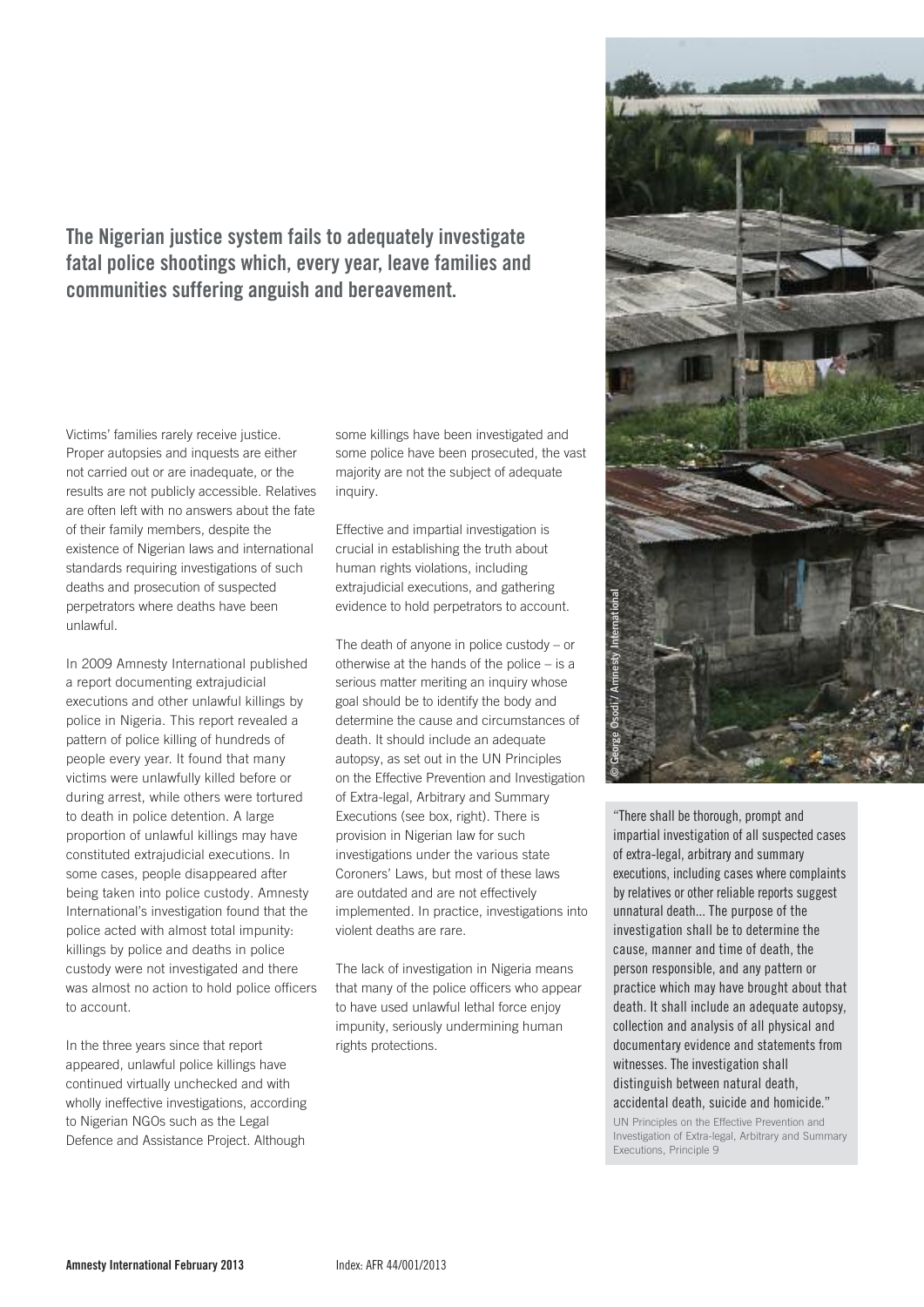

This briefing examines the lack of accountability of police in Rivers State for the excessive, disproportionate and unnecessary use of lethal force and the lack of adequate investigation under the Rivers State Coroners' Law. It is based on interviews with lawyers, doctors, police officers, families of people killed by police, and NGOs. It describes the poor conditions of the main mortuary in the state capital, Port Harcourt, and argues for the need for adequate autopsies and identification of victims in all cases of violent death. Amnesty International believes that Rivers State is representative of other Nigerian states where violent deaths are inadequately investigated. Amnesty International's recommendations are relevant beyond Rivers State alone.

**Above: Abonnema Wharf, Port Harcourt, one of the communities where unlawful killings by the police are alleged to have taken place. The photo was taken in April 2011, before the buildings were demolished and the community broken up in mid-2012.**

**Cover: The new mortuary, Port Harcourt, Nigeria, July 2012. © Private**

### INVESTIGATING DEATHS: GOOD **PRACTICE**

The investigation of an unnatural or unexpected death seeks to clarify the:

- identity of the deceased
- $\blacksquare$  circumstances which led to the death
- medical cause of the death and contributory factors
- manner of the death (whether accident, natural death, suicide or homicide)
- lawfulness of the death
- $\blacksquare$  responsibility (who caused or contributed to the death, if anyone)

Investigation of unnatural death is important in ensuring the rule of law. In the case of deaths of people in police custody or otherwise apparently at the hands of police, an inquiry should be obligatory, including an adequate post-mortem examination. This involves a careful external examination of the body and clothing, and dissection of the body. Photographs of the body should always be taken, and X-ray images in cases of death by shooting. Post-mortem examinations should be carried out by, or under the supervision of, a qualified pathologist before embalming since this procedure has a significant effect on the body and may destroy evidence.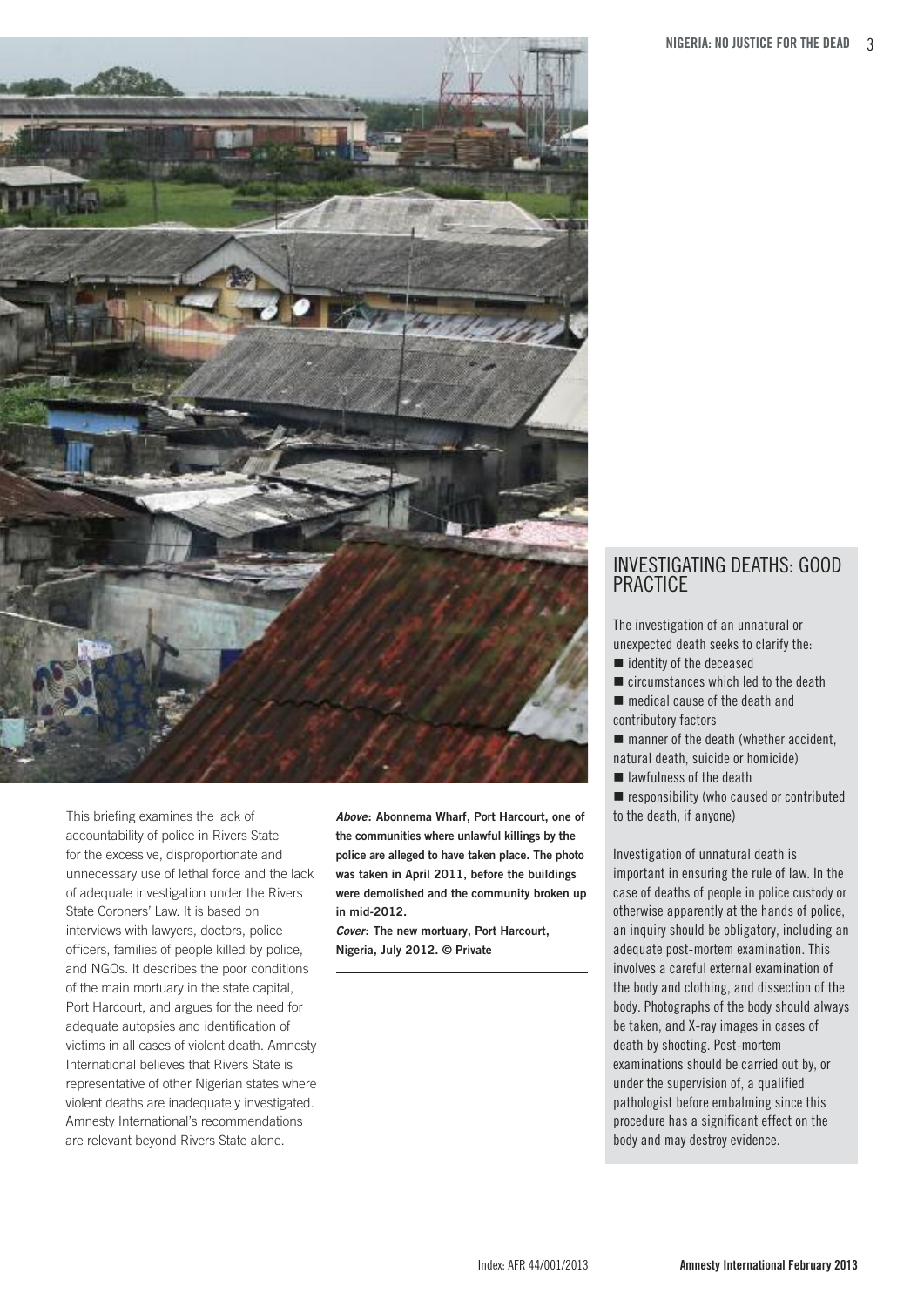### BlESSING MONDAy – "yOu SHOT THE wRONG ONE"

**Blessing Monday, aged 16, was one of a number of street children living around the abali Park flyoverin Port harcourt. on 8 april 2012, Blessing Monday was helping a trader when police arrived in response to a report of the theft of a bag. some of the children immediately ran away. Blessing Monday hid behind a bus. according to witnesses interviewed by amnesty international, when the police asked him to come out, he started to run away and did not stop when the police called. they shot him as he fled.**

**Witnessessaw a police officer kick the wounded boy as he lay on the ground, telling him to get up. they said that he replied, in obvious pain: "i am dying."**

**another police officer brought the trader whose bag had been stolen to where Blessing lay. he was heard to say that they had the wrong boy. the officer kicked Blessing again and then left for the police station with the trader, leaving the gravely wounded boy on the ground.**

**the other children put their friend into a barrow and took him to the nearby teme clinic. shortly after they arrived, a nurse told them that Blessing Monday had died and asked them to remove the body. the children took him back to the place where he had been shot.**

**the police returned later that day and took the body away. Blessing Monday's friends were angry** **at his death and threw stones at the police, who subsequently came back and arrested 10 of them. the boys were asked to pay money for their release; five could pay and were released, the other five were charged with assault. (they were later released after intervention by the ngo, human rights, social development and environmental foundation, hursdef.)**

**Witnesses to the shooting told amnesty international that they had not been interviewed by police and that they did not know where the body was. this reflects a lack of commitment to investigating the shooting and to ensuring that all relevant evidence is available to an inquiry into the death.**

Nigeria's Constitution and the Nigeria Police Force Order 237 (Rules for guidance in use of firearms by the police) provide much broader grounds for the use of lethal force than is permissible under international law and standards. Police Force Order 237 permits police officers to shoot suspects and detainees who attempt to escape or avoid arrest, "provided the offence is such that the accused may be punished with death or imprisonment for seven years or more." Escaping custody or resisting arrest is punishable with seven years' imprisonment under Nigerian legislation. As such, Police Force Order 237 allows police officers to shoot with impunity anyone trying to flee.

**the use of lethal force by the police against Blessing Monday – where there was no threat to life by the suspect – was in breach of**



**nigeria's obligations to protect the right to life and incompatible with international policing standards which require proportional use of force and assistance to those injured during police operations. amnesty international is deeply concerned by the lack of a public inquiry into the killing as required under paragraph 2 of the rivers state coroners' Law**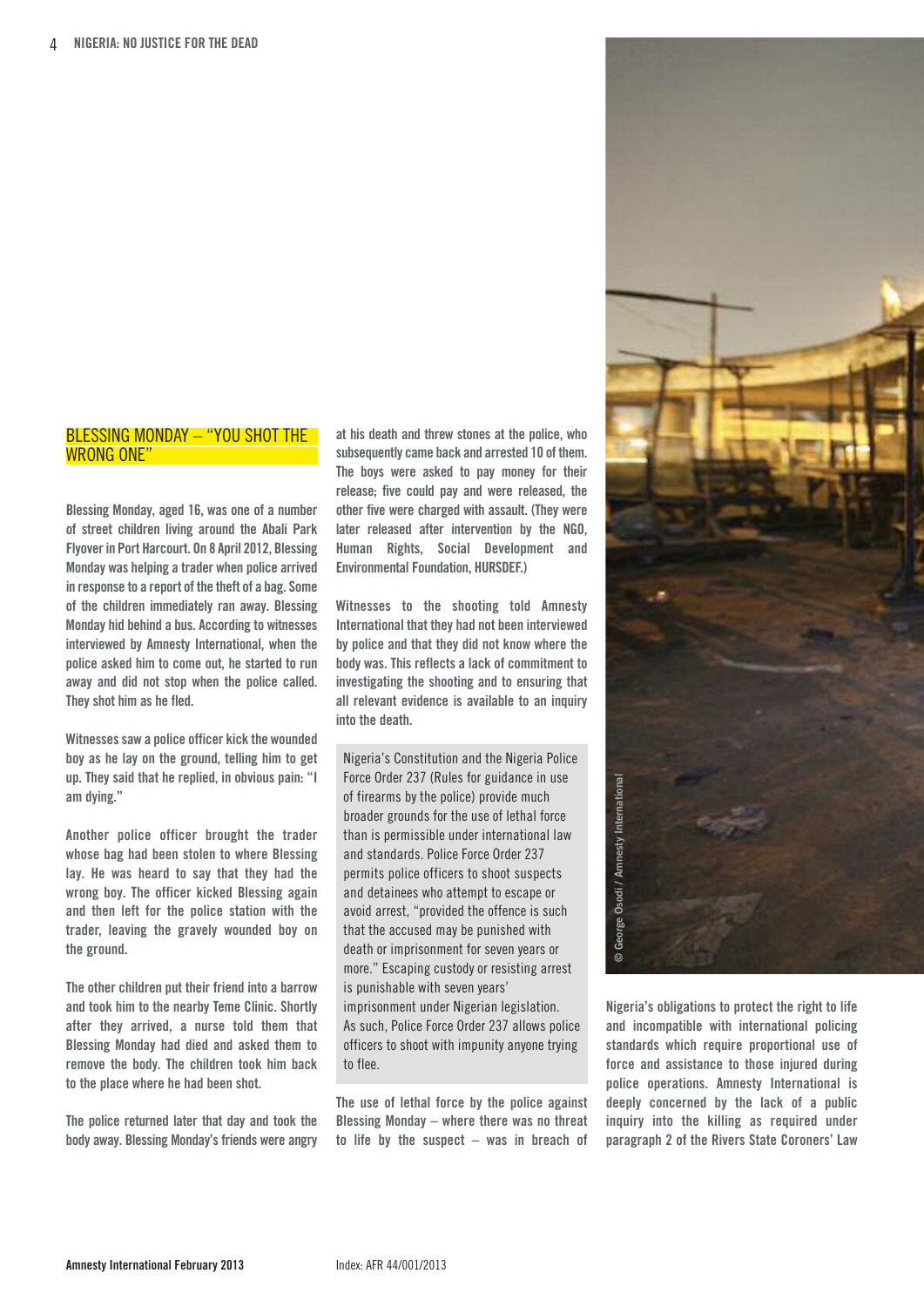

**(cap. 34). no police officer is known to have been subject to investigation concerning the death. Blessing Monday's bodyis believed to be still in the mortuary at the Braithwaite Memorial specialist hospital in Port harcourt.**

**Above: The flyover near Mile One market, Port Harcourt, is one of the locations where street children sleep at night. The children are forced to pay money to the police who regularly visit the area at night and threaten to arrest them if they do not pay.**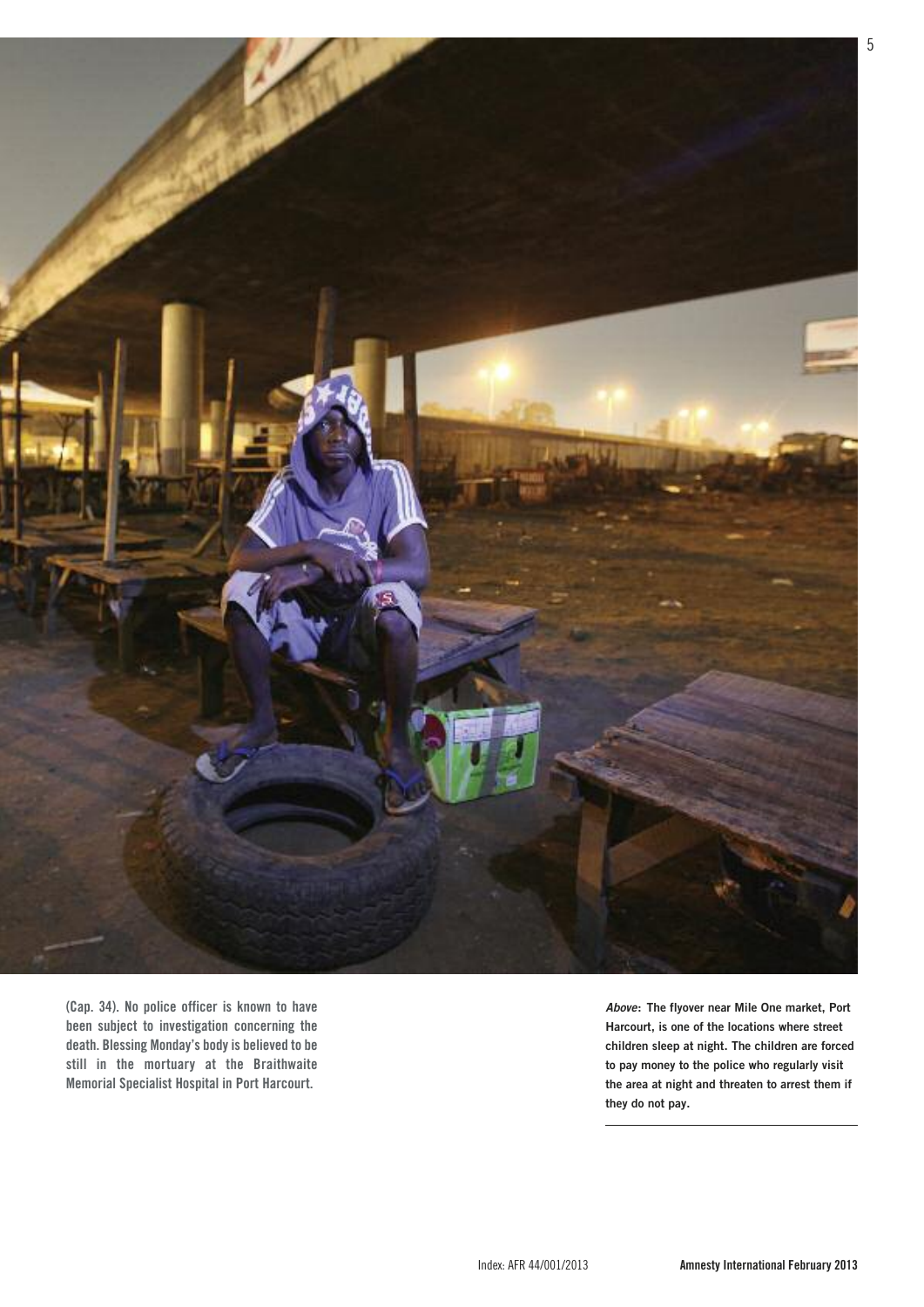### SHOOTING OF GOODLUCK AGBARIBOTE, AGED 26

**according to eyewitnesses, goodluck agbaribote had gone to bathe at a communal well at abonnema Wharf waterfront community on the afternoon of 24 May 2012. at around that time, armed officers from the special anti-robbery squad (sars) entered abonnema Wharf. they came upon the men at the well and shot dead goodluck agbaribote – without warning, according to witnesses interviewed by the ngo hursdef. a friend of goodluck's fled, with police shooting at him as he ran.**

**When goodluck failed to return home, a neighbour suggested to his wife dinah that she go to Mile one Police station to see if he was among several men arrested that afternoon. after a fruitless visit she returned to the community, where someone suggested she go to Braithwaite Memorial specialist hospital.**

**dinah and her sister-in-law were told at the hospital that although some men who had been shot were there, her husband was not among them, and she should check the mortuary. When dinah arrived and said she was the wife of a missing man, staff opened the mortuary; there she found her husband's body lying on the floor, tagged as "unknown". families told amnesty international that bodies brought to the mortuary and marked "unknown" are usually considered to be criminals or armed robbers by hospital staff and police. dinah was extremely upset that her husband's body had been left on the floor, and pleaded with the mortuary staff to clean him before she left for home.**

**the police version of events given to representatives of the family is that officers were chasing armed robbers who had shot at them and they had returned fire.**

**in september 2012, despite a previous agreement made between the commissioner of Police and representatives of the familythat the body should be released, the state criminal investigation department told them that goodluck agbaribote was a suspected armed robber and that his body had to be retained pending investigations. no further explanation was given.**

**after the intervention of hursdef, the police agreed to release goodluck agbaribote's bodyin october 2012.**

![](_page_5_Picture_8.jpeg)

**Above: Bodies piled on top of each other in the old mortuary at Braithwaite Memorial Specialist Hospital, Port Harcourt, 2012. This mortuary was closed for new admissions in July 2012 when the new one was opened.**

**Left: Dinah, wife of Goodluck Agbaribote, with one of their children. Goodluck Agbaribote was shot dead by police in May 2012.**

![](_page_5_Picture_11.jpeg)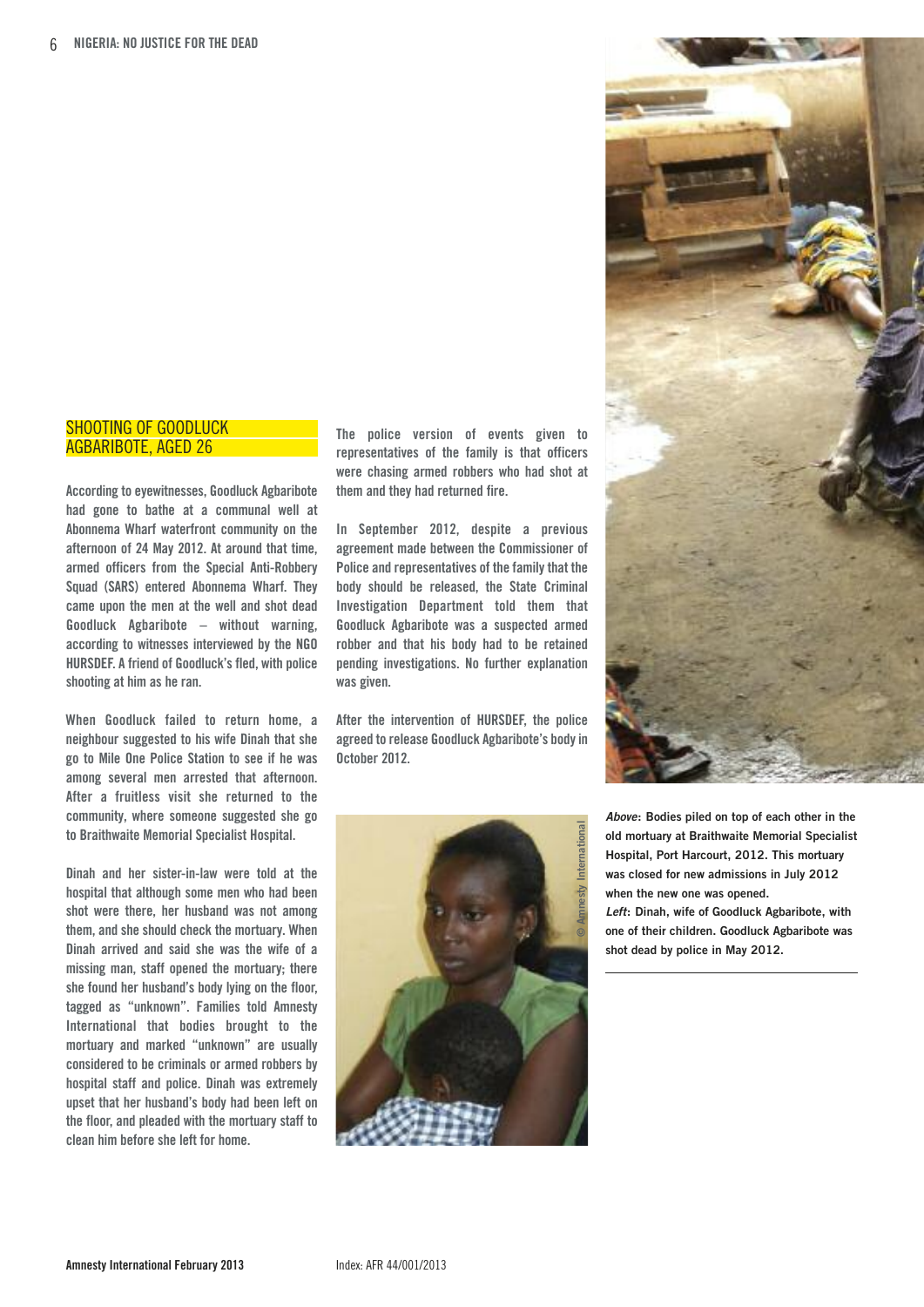![](_page_6_Picture_0.jpeg)

### **inVestigating deaths**

According to the Rivers State Coroners' Law, whenever "any prisoner, or person in police custody, shall die from any cause whatsoever, a coroner... shall hold an inquest." (Coroners' Law, Article 4). Equally, any death arising from "violent or unnatural" causes must be the subject of an inquest "as soon as practicable" (Article 2). Should the coroner learn that there is sufficient evidence to merit a criminal investigation, he or she must ask the police to investigate. Although competent autopsies are important to any inquest, autopsies in Rivers State and in most of Nigeria are not usually carried out by qualified forensic pathologists. The Coroners' Law in Rivers State requires the involvement of a "Government medical officer or... any other medical practitioner"

(but not necessarily a qualified pathologist, let alone a forensic pathologist) to make an examination of the body.

A magistrate in Port Harcourt told Amnesty International that the Coroners' Law required immediate medical examination of the body before embalming. However, in practice, bodies are taken by police to the mortuary at the Braithwaite Memorial Specialist Hospital where they are promptly embalmed, according to hospital staff. This results in additional incisions in the body where preservation fluids are administered, makes the dissection of the body more difficult, and requires staff to work in an atmosphere affected by chemicals. It is widely recommended by international forensic experts that autopsies should take

place before embalming and should be carried out or supervised by a qualified forensic pathologist. There are no such pathologists in Rivers State.

According to hospital staff, about 200-250 autopsies are carried out at the Braithwaite Memorial Specialist Hospital each year.

In addition to the inquiry into the death itself, there may be a need for a police investigation to identify responsibility for the death and prosecution of the accused where the death was unlawful. Part of this investigation will require protecting and photographing the crime scene, documenting the body in situ and collecting evidence.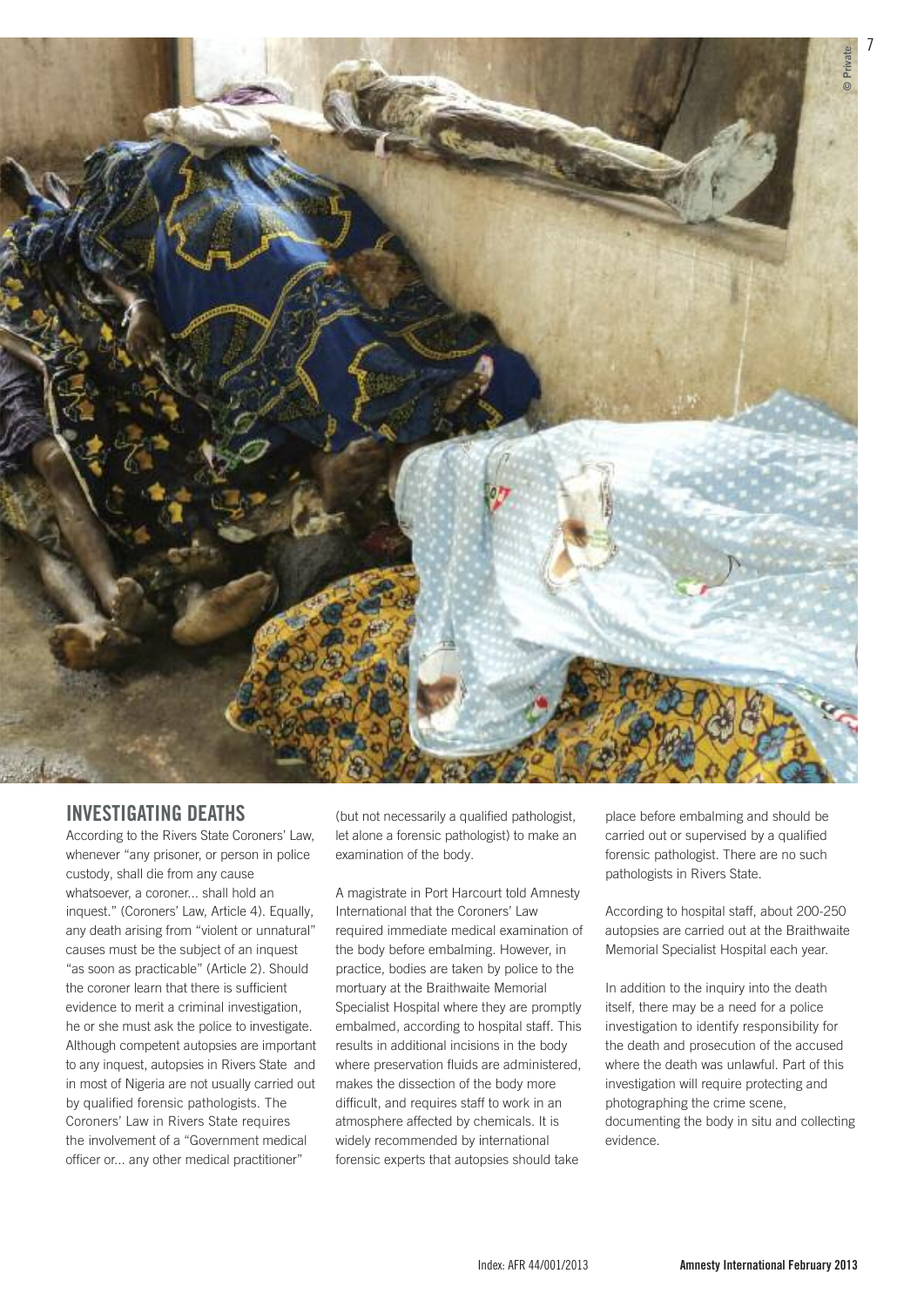### FOUR MEN KILLED IN POLICE CUSTODY

**on 4 july 2008 armed police conducted a series of arrests in abonnema Wharf waterfront community in Port harcourt. among those taken to Mile one Police station was godgift ferguson ekerete, aged 24. according to witness accounts, godgift and three of those arrested were shot and killed in the police station that day. after spending up to a month in police custody, those who survived the shooting were subsequently charged with robbery and remanded in prison.**

**When godgift's mother, ala ekerete, arrived at the police station later that day she learned that godgift had been killed. ala and her husband, easter ekerete, subsequently spent days visiting hospitals looking for their son. after a family friend advised them to check the mortuary at Braithwaite Memorial specialist hospital, they found the bodies of the four young men there, including their son, and confirmed their identities. ala and easter asked the rivers state commissioner of Police, through a lawyer, to release their son's body from the mortuary. their request met with no response. they subsequently went to see the commissioner, again with no result. they regularly visited the mortuary to see their son's remains until 2010.**

**in 2010, the rivers state director of Public Prosecutions ordered the release of godgift ekerete's body, which was being kept at the mortuary on police instruction. subsequently, hursdef asked for the body on behalf of the ekerete family. however, the mortuary staff said they could not find it. on learning in 2011 of a planned mass burial of bodies held in the mortuary and concerned that the bodies of victims of police violence may be disposed of unlawfully, amnestyinternational wrote to the hospital in May 2011; the projected mass burial was stopped. Meanwhile, godgift ekerete's body is still unaccounted for.**

![](_page_7_Picture_5.jpeg)

![](_page_7_Picture_6.jpeg)

**Top: Easter and Ala Ekerete whose son, Godgift, together with three other men, was shot dead by police in the Mile One Police Station in Port Harcourt in July 2008. There has been no proper investigation into the deaths.**

**Above: Godgift Ekerete**

## **Poor coroniaL and Medico- LegaL inVestigations**

There are many obstacles to obtaining justice through proper coronial and medicolegal investigations in Nigeria, such as a lack of systematic forensic investigation and an absence of related criminal investigation resources such as a fingerprint database. Crime scenes are often not secured to allow effective investigation and there are no mechanisms for scientific investigation of relevant evidence in Rivers State. Medical and legal sources told Amnesty International that there is a practice of doctors signing death investigation reports without examining the body properly **–** part of a pattern of corruption and bribery which is pervasive in the criminal justice system in Nigeria.

When police shoot a person dead in the course of an operation, the body is usually taken to the mortuary and registered in the entry book with the name of the deceased (if known), other relevant details, and the signature of the police officer bringing the body. In many cases, the identity of the deceased is not known to the police and bodies are registered as "unknown". In some cases the detention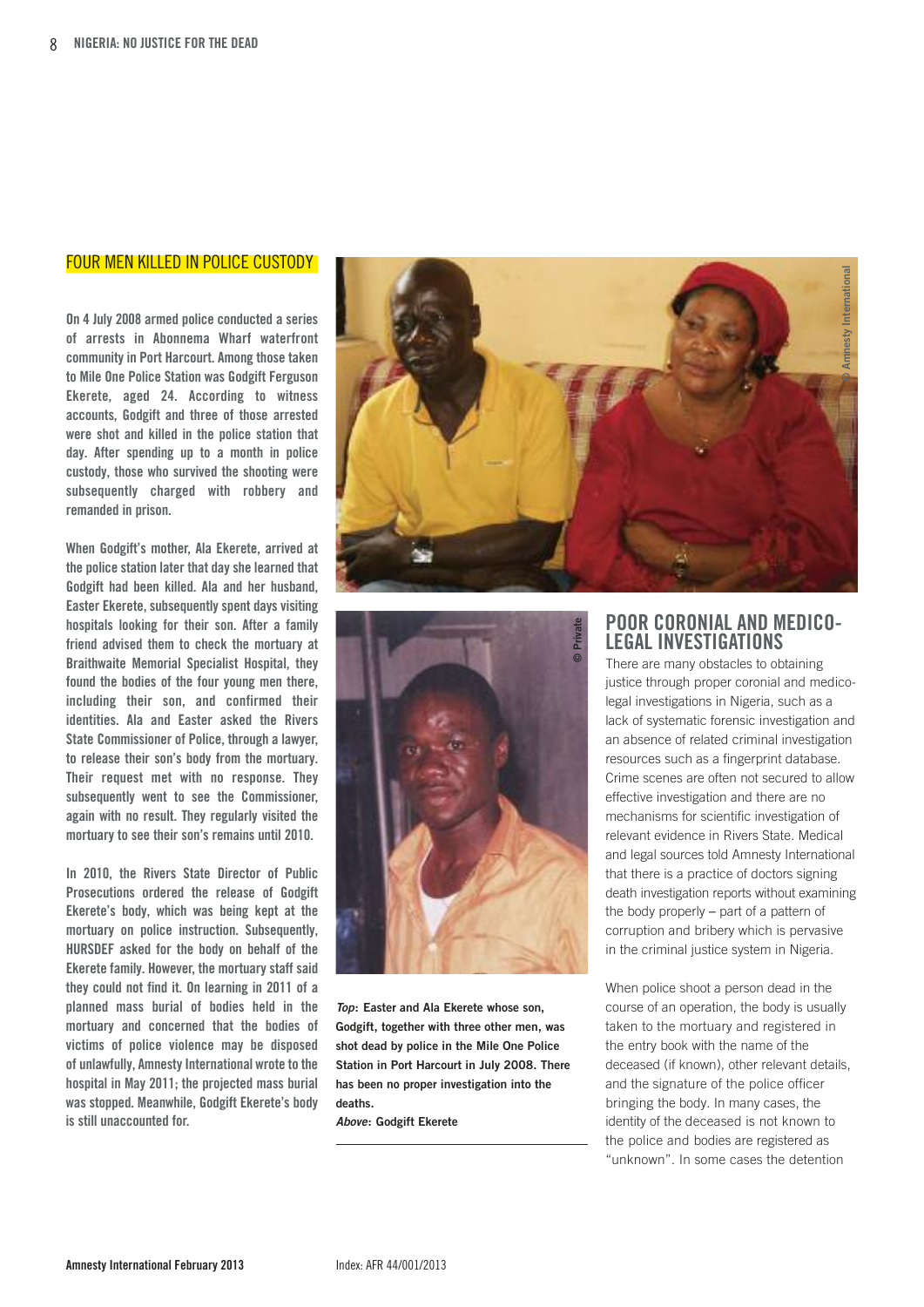![](_page_8_Picture_0.jpeg)

or death of a detainee is not acknowledged by the police and the body never reaches the mortuary. The Coroner should be informed by the police using Form B of the Coroners' Law and the Coroner can issue an order for a post-mortem examination using Form C of the Coroners' Law; these procedures are not always followed, according to NGOs. Despite the provision in law for the release of bodies after due investigations, Amnesty International found that the police can and do block the release of bodies to families for burial.

From a variety of sources, Amnesty International has built up a picture of practices at the "old" mortuary attached to the Braithwaite Memorial Specialist Hospital in Port Harcourt which was closed to new cases in July 2012. The cases examined by Amnesty International in this briefing were handled by the old mortuary at Braithwaite Memorial Specialist Hospital. Based on reports from a number of sources, Amnesty International fears that other mortuaries in the country also operate similar practices.

The hospital mortuary was overcrowded with bodies dumped in a pile on the

veranda or on benches, suggesting that there was little respect for the dead, and causing distress to visiting family members. In the largest storage area, bodies were stacked on shelves awaiting disposal.

This mortuary lacked many important facilities, including capacity for refrigerated storage. This meant that bodies were routinely subjected to preservation methods before autopsy. It also lacked a selfcontained autopsy room, thus failing to provide adequate levels of security, safety and privacy. Autopsies were carried out on a single table in a roofed but open area. Procedures for DNA analysis, histology, toxicology, radiology and trace evidence gathering were not available at the old mortuary, although some were available in the hospital. Protective equipment such as gloves and aprons were not available to staff. International good practice requires that staff handling human remains wear appropriate clothing and personal protective equipment to ensure their health and safety.

There was no obvious accommodation for visiting family members to identify relatives. Family members spoke to Amnesty

**Above: Abonnema Wharf waterfront community, Port Harcourt, Rivers State, Nigeria. The photo was taken in April 2011, before the buildings were demolished and the community broken up in mid-2012.**

International about seeing their relatives dumped on the floor or stored on a bench with other bodies. There was one room for night duty staff to sleep in; this led directly to areas in which bodies were stored, imposing an unacceptable working environment on staff.

The new mortuary, situated nearby, is a public-private partnership between the state government and a commercial funeral company, and according to press reports has capacity for 800 corpses.

Building a new mortuary will not necessarily improve the practice of death investigation or ensure the dignity of the dead. Mortuaries are not intended to be long-term storage facilities, bur rather to allow for prompt identification and determination of cause of death. When this has been established and a death certificate issued, bodies should be returned to the families for burial.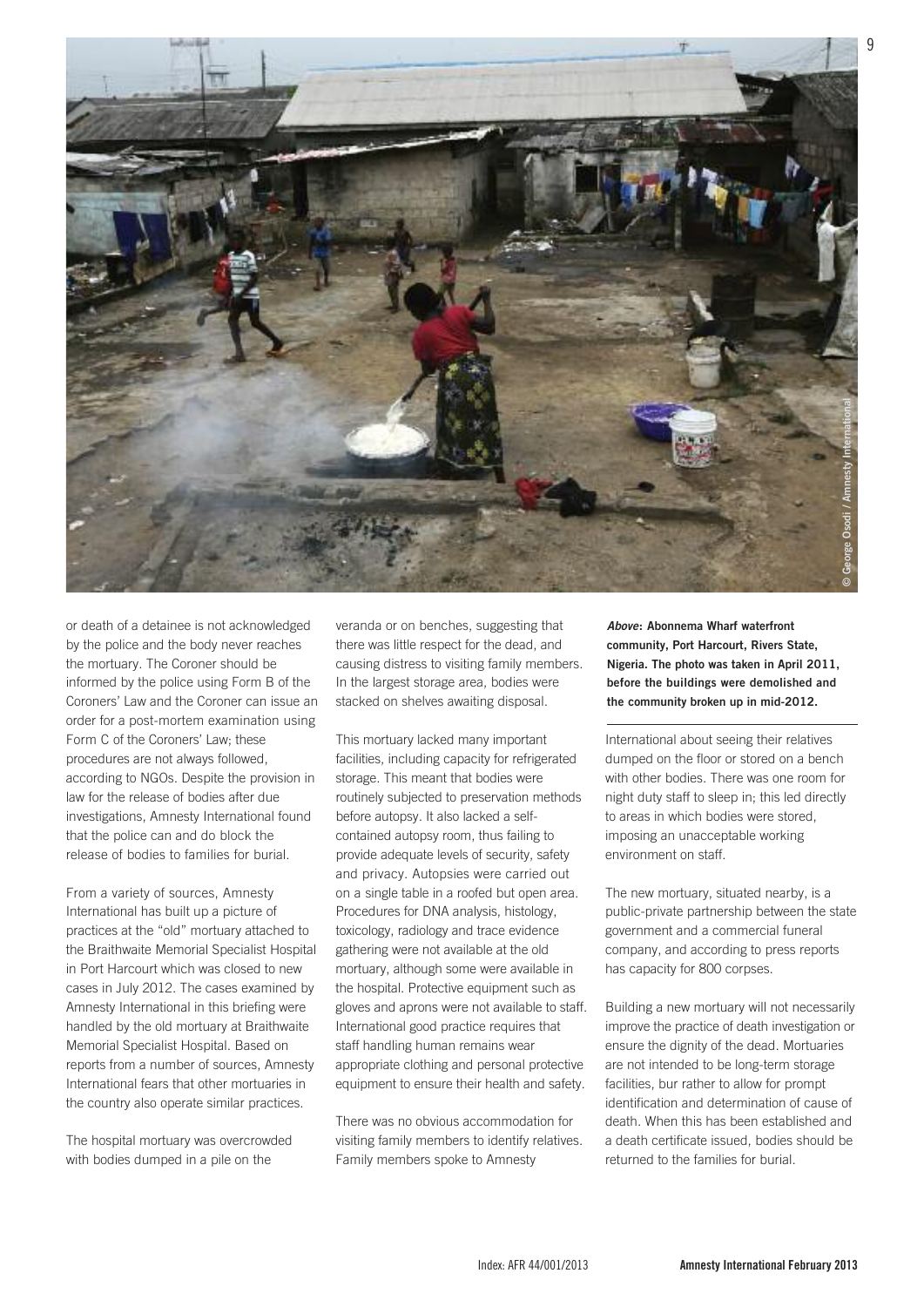![](_page_9_Picture_1.jpeg)

**in the early evening of 2 november 2011, officers of the swift operations squad (sos), a special police squad, went to abonnema Wharf waterfront in Port harcourt in connection with an alleged crime. When they arrived, they opened fire and three young men were shot dead. godwin etete, aged 18, and ubong udoudo were killed in front of their neighbouring houses. according to eyewitnesses interviewed by the ngo hursdef, they were unarmed. thomas Mmabu neele, aged 20, was hit seemingly by a stray bullet while taking a bath in his house nearby.**

**Pastor Ken neele told amnestyinternational that when he heard about the shooting he went to several hospitals in search of his brother, thomas, and finally found his body in the mortuary of Braithwaite Memorial specialist hospital. the mortuary register recorded that it was an "unknown corpse" brought in by a police officer attached to the sos. Pastor neele was profoundly distressed by the disrespectful handling of his brother's body, which was lying at the bottom of a pile of other bodies. he understood that the label "unknown corpse" meant that the body would not be released and indeed he learned it was not possible for the family to take it.**

**a week after the shootings, representatives from hursdef and amnesty international met with the rivers state commissioner of Police, who promised to look into the deaths. More than a year on, the bodies have still not been released, according to hursdef, and the families remain unable to bury their relatives.**

![](_page_9_Picture_5.jpeg)

![](_page_9_Picture_6.jpeg)

**Above: Pastor Ken Neele, brother of Thomas Mmabu Neele who was shot dead by police in November 2011.**

### **faMiLies PreVented froM Burying their dead**

Amnesty International has received complaints from several families in Rivers State whose relatives were killed by police or had died in police custody. They said that autopsies had not been conducted or bodies released to the family in reasonable time for burial. The families were left with no definitive account of the fate of their relative or of the police role in, and responsibility for, the deaths.

The Rivers State Coroners' Law allows a coroner to authorize the burial of a body "at any time after the body has been viewed". This suggests that, provided an examination of the body has been carried out and the death certified, the body should be released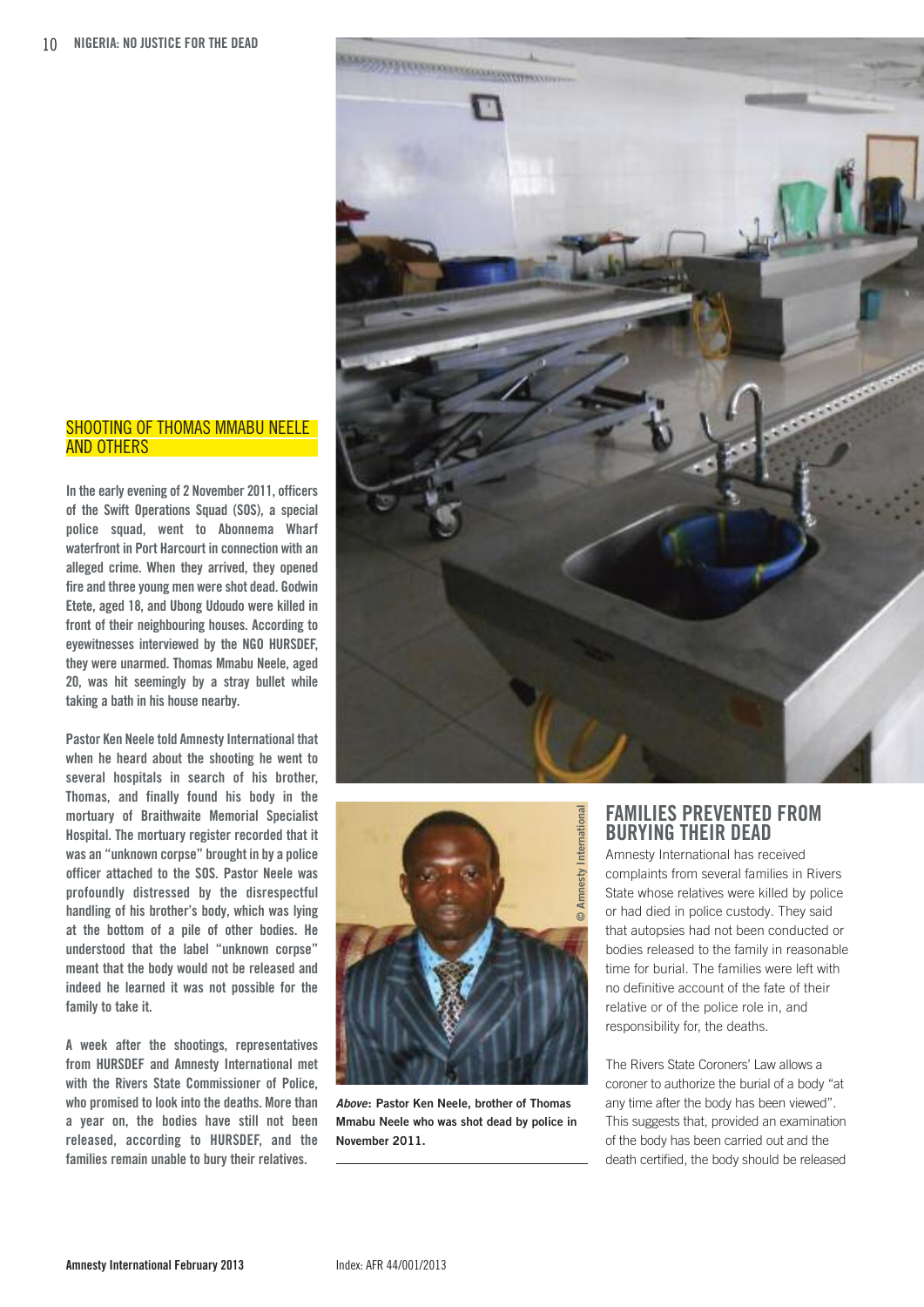![](_page_10_Picture_0.jpeg)

to the family. This underlines the importance of – at a minimum – implementing existing procedures for investigation, including a public inquest, and of carrying out postmortem examinations by a forensic pathologist. Amnesty International believes that there is a need to revise the current Coroners' Law to more effectively provide for full public accountability in cases of unexpected, unnatural or violent deaths, including where police are involved.

By comparison, the Coroners' System Law in Lagos State provides that bodies can be released for burial after an autopsy has been completed and a cause of death certified as set out in the law. This process is carried out promptly after the death. (See box, right.)

![](_page_10_Picture_3.jpeg)

**Far left: Autopsy room at Lagos State University Teaching Hospital. The facilities allow for 100 bodies to be stored and for up to six autopsies to be conducted at any one time. By contrast, the old mortuary in Port Harcourt in Rivers State had one table and no refrigerated storage capacity and still holds hundreds of embalmed bodies. Left: Professor John Obafunwa, Chief Medical Examiner for Lagos.**

11

### DEVElOPMENT OF THE MEDICAl EXAMINER SySTEM IN lAGOS STATE

The most recent coroners' law enacted in Nigeria – the lagos State Coroners' System law of 2007 – provides for the creation of the Office of Chief Coroner (a judge of the High Court) and for the appointment of District Coroners as well as a Chief Medical Examiner (CME) and District Medical Examiners (appointed by the CME, who must have qualifications and experience in forensic pathology). The law provides that a coroner shall hold an inquest whenever he or she is informed of a death in a number of circumstances, including a violent, unnatural or other suspicious death or any occurring in police custody. The Chief Medical Examiner shall, among other things, perform a postmortem examination following a death in these circumstances and "establish the cause and manner of death of any person within his District referred to him by an order issued by the Coroner."

The Medical Examiner is therefore required to determine not only the medical process by which death was caused, but also the manner in which the death came about. In addition, the Medical Examiner shall "write detailed post-mortem examination reports with formulation of conclusions, opinions or testimony to be tendered as evidence during inquest proceedings."

In lagos, there are a number of centres where bodies are held prior to autopsy. In the lagos State University Teaching Hospital, for example, which Amnesty International visited, the mortuary has refrigerated storage facilities which hold up to 100 bodies; the

autopsy room has six tables, allowing more than one autopsy to take place at the same time. Elsewhere in lagos, Mainland Hospital can store 52 bodies and has two autopsy tables; lagos Island General Hospital can hold 150 bodies and has four autopsy tables – and other hospitals within and outside lagos have additional capacity. In all cases, the bodies are only preserved by embalming after the autopsy is completed – as specified by the lagos Coroners' System law (Article 16). At that point, bodies can be released to families for burial. Thus, detailed information about the cause of death can be obtained through an autopsy while minimizing any delay in the transfer of the body to the family for burial.

The 2007 law constitutes an important step in death investigation in Nigeria. However, there is a need to strengthen the role of forensic pathology, including through effective training to address current shortages of forensic specialists. The absence of a proper forensic laboratory in lagos hinders investigation and there is a pressing need for such a laboratory to process forensic evidence.

Professor John Obafunwa (above) is responsible, as Chief Medical Examiner for lagos, for ensuring that proper autopsies are carried out as part of any inquiry into unnatural death, as prescribed by lagos state law. According to Professor Obafunwa, the Coroners' law raises public awareness of the need to investigate deaths, and in practice it can provide answers to families and contribute to justice for victims.